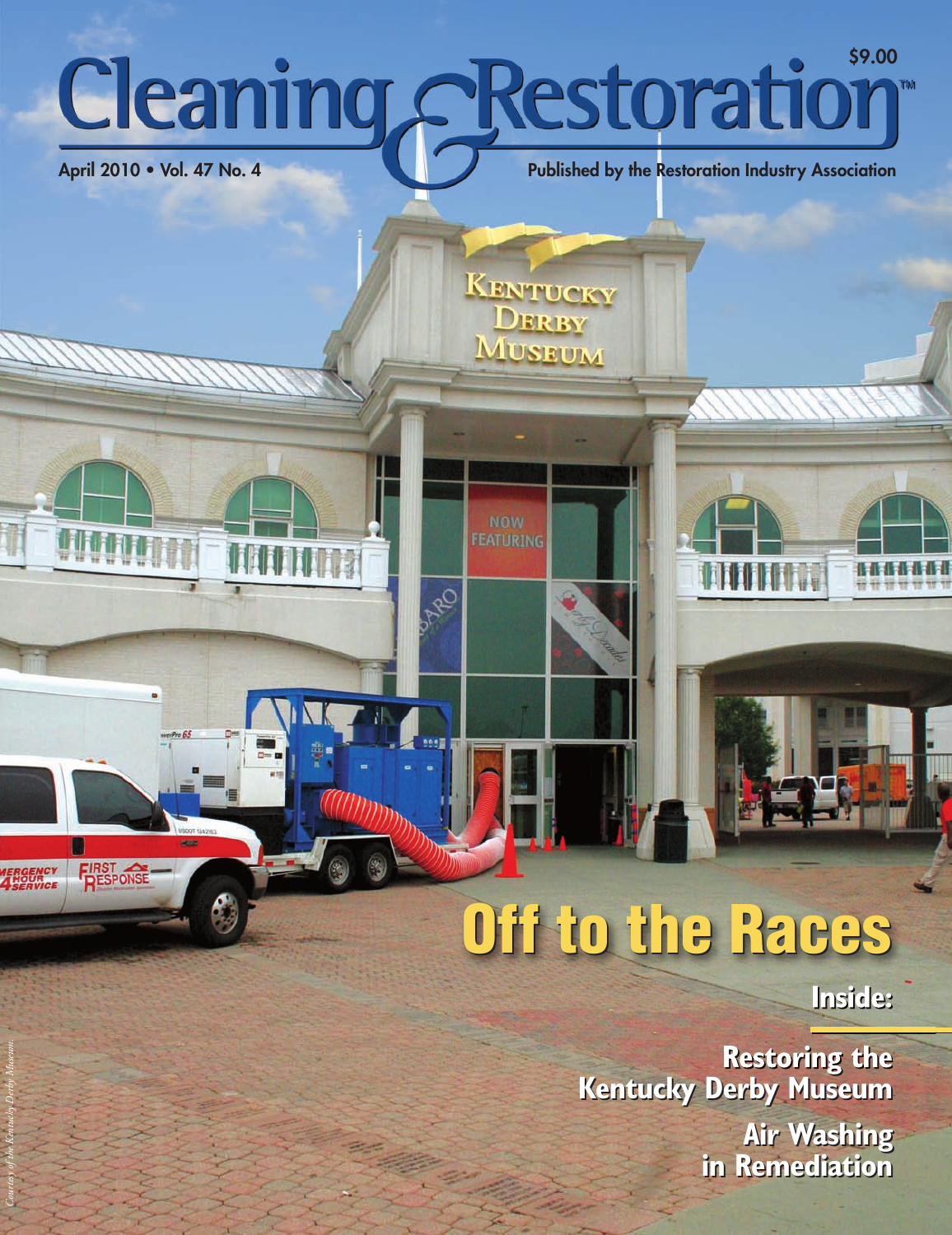

*By Michael A. Pinto, CSP, CMP*

### **10 Important Facts About the New EPA Lead RRP Rule** *What cleaning and restoration contractors really need to know*

Ithough many people are<br>
just becoming aware of the<br>
significance of April 22,<br>
2010, for cleaning and<br>
restoration contractors, o just becoming aware of the significance of April 22, 2010, for cleaning and restoration contractors, on that date new rules promulgated by the Environmental Protection Agency (EPA) will kick in that impact how contractors approach surfaces with lead paint. Known as the Renovation, Repair, and Painting (RRP) Rule, these regulations will have a major impact on which contractors may disturb lead paint and how that work is conducted.

As the primary instructor for an EPA-certified training organization that has guided hundreds of students through the labyrinthine maze of these regulations, I have frequently addressed basic, but crucial questions about these new government requirements. The following is my interpretation of the 10 most important questions, as well as a bonus question at the end that strikes at the heart of how a business adapts to these new requirements.

#### **1. What prompted these rules?**

To best understand why these regulations are moving forward, one needs to consider both the big picture and specific circumstances. The overarching rationale is that exposure to lead dust and debris from lead-containing paint is a major source of lead poison. This is especially true for children who have

more hand-to-mouth activity from painted/dusty surfaces and whose metabolism is more prone to lead poisoning. Lead exposure in children and adults can manifest itself in neurological problems such as learning disabilities, high blood pressure, and a variety of other nasty symptoms.

The more specific rationale for the institution of the RRP rule at this point in time is that the EPA was forced to move forward with the regulations as a result of a lawsuit by lead control activists. This understanding of the legal pressure is critical when addressing the second question.

#### **2. Are contractors really going to comply or will it blow over?**

Although there is a lot of anger being expressed because the EPA did not do a good job of publicizing these requirements to the construction industry, it would be a mistake to let that anger turn into defiance in the hope that massive non-compliance will scuttle the regulations. Because the rules are a result of a lawsuit settlement it is unlikely that the EPA will back off from the implementation date.

As with any new government program, there may be a short window (my guess is a few months after the April implementation date) where the Agency may focus on continued outreach and education of contractors rather than punitive penalties.

However, most experts within the government and the cleaning and restoration industry believe that enforcement will gear up by this summer.



Ultimately, contractors will have to comply, and it is best to be pro-active rather than reactive and face the potential of substantial penalties.

#### **3. Can we just do all our work under the emergency exemption?**

Although it is true that there is an exemption for *some* of the rules in the case of an emergency, the exemption is limited and still requires the use of lead safe work practices any time leadcontaining paint is impacted in target residences. Even this partial emergency exemption (covering the use of certified renovators, notification requirements to the occupants, and a few other provisions) is only good until the work area is stabilized enough to prevent significant damage to equipment or harm to individuals. As such, cleaning and restoration companies may board up after a fire or pump out after a flood, but removal of wet drywall, release of cabinets, drilling of holes for wall drying, and other basic restoration and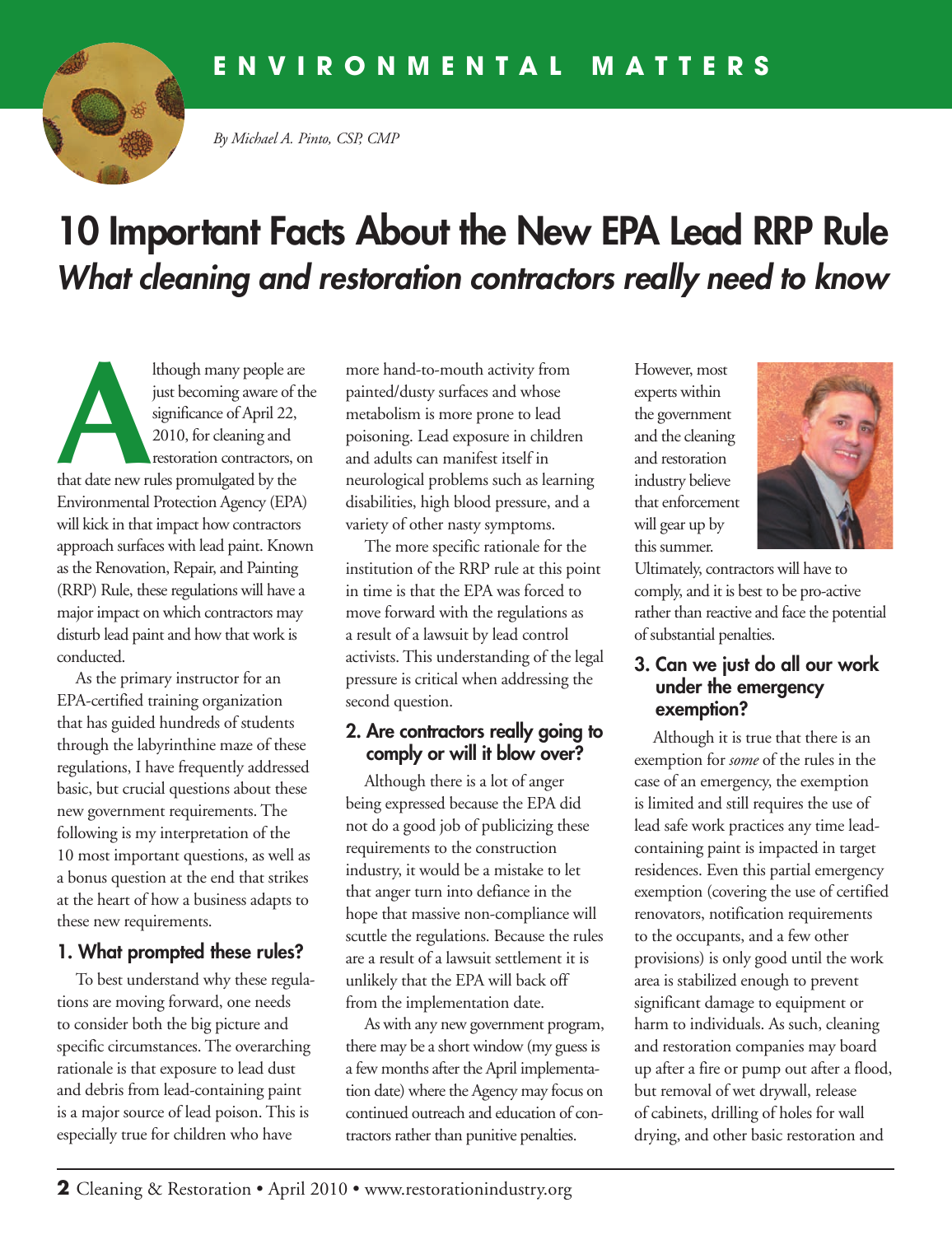remediation steps generally fall back under the full range of the RRP rule.

#### **4. Will insurance companies pay for this work?**

In the continuing dance between restoration contractors who want fair payment for their services and insurance companies who want to keep their claims costs as low as possible, RRP compliance should be straightforward. At this point neither party really likes the tune being played by the EPA, however, there is little alternative but to dance together. The contractors face the potential for big fines for noncompliance and the insurance companies face real liability if covered renovations are done improperly particularly if preferred or recommended vendors are used.

There is little chance of a mold replay in this situation because the contractor is boxed in by a rigid set of minimum procedures rather than the fluid standard of care that guides work with microbial contamination. Property and occupant harm is also more easily proven by comparison of surface samples to federal regulations and occupant blood tests that can be matched with medical consensus limits. Together, these facts enhance the liability risk on each side, which should dictate quick acceptance of the lead control costs by the insurance industry. Still, pro-active restoration companies should start educating their customers now to avoid payment delays for work after April 22.

#### **5. Is it a benefit to the building owner if we sample?**

Possibly, but not always. Contractors doing work in child-occupied residences built prior to 1978 must either presume that the structure contains lead paint or test painted surfaces that will be

disturbed. While negative test results may save the contractor some hassle and expense, not all building owners will agree that testing is a good thing. A confirmation that lead paint is present may force the owner into other lead compliance requirements. It also would require a positive disclosure at the time of a property transaction rather than a response of "unknown."

Therefore, even though cleaning and restoration contractors have multiple reasons to test paint in suspect facilities (RRP rules, OSHA compliance, etc.), it is best to inform the client of the pros and cons of such testing before it is undertaken. Contractors working in California should also remember that state regulations require the presumption of lead in the paint in houses built in 1978 or earlier regardless of any field testing they conduct.

#### **6. How does the EPA's RRP rule intersect with OSHA in regards to respirators, programs, monitoring, and negative exposure assessment?**

Not very well at all! Although the EPA regulations require minimum personal protective equipment, the standardized training courses do not share essential components of such directives as required by OSHA. Any contractor following the EPA RRP regulations that provides a filtering face piece for their workers for potential disturbance of lead paint is also subject to the full range of OSHA requirements for respiratory protection. This means that the contractor must have a written respiratory protection program, have every employee that will be assigned a respirator provided with a medical evaluation, conduct fit testing, document testing, and provide adequate methods for cleaning and storing of the respirators.

If the contractor documents the presence of lead-based paint that may be disturbed as required by the EPA, then the OSHA construction safety standards for lead also apply. The standards require air monitoring to assess exposure levels and require the implementation of a medical monitoring program, including blood lead level tests for the workers if they are exposed to the OSHA action limit. Since there is limited industry information available regarding lead exposure levels during normal restoration work (such as removal of damaged drywall following a flood) either each individual contractor will have to conduct some level of air monitoring, or an industry association will have to step forward to sponsor a more comprehensive study. In either case, contractors will be required to develop a negative exposure assessment if they want to avoid the much more detailed requirements of the OSHA lead standards.

#### **7. Are there also discrepancies with the HUD regulations?**

There certainly are. Appendix 2 of the RRP training class student manual highlights a number of discrepancies between the EPA and HUD regulations that both deal with lead paint in residences. The following summary chart provides three examples of these discrepancies while the appendix in the student manual contains eight significant items for contractors working with lead to understand.

#### **8. What are the EPA penalties and is civil liability a concern?**

Although the maximum EPA penalties of \$32,500 per incident per day for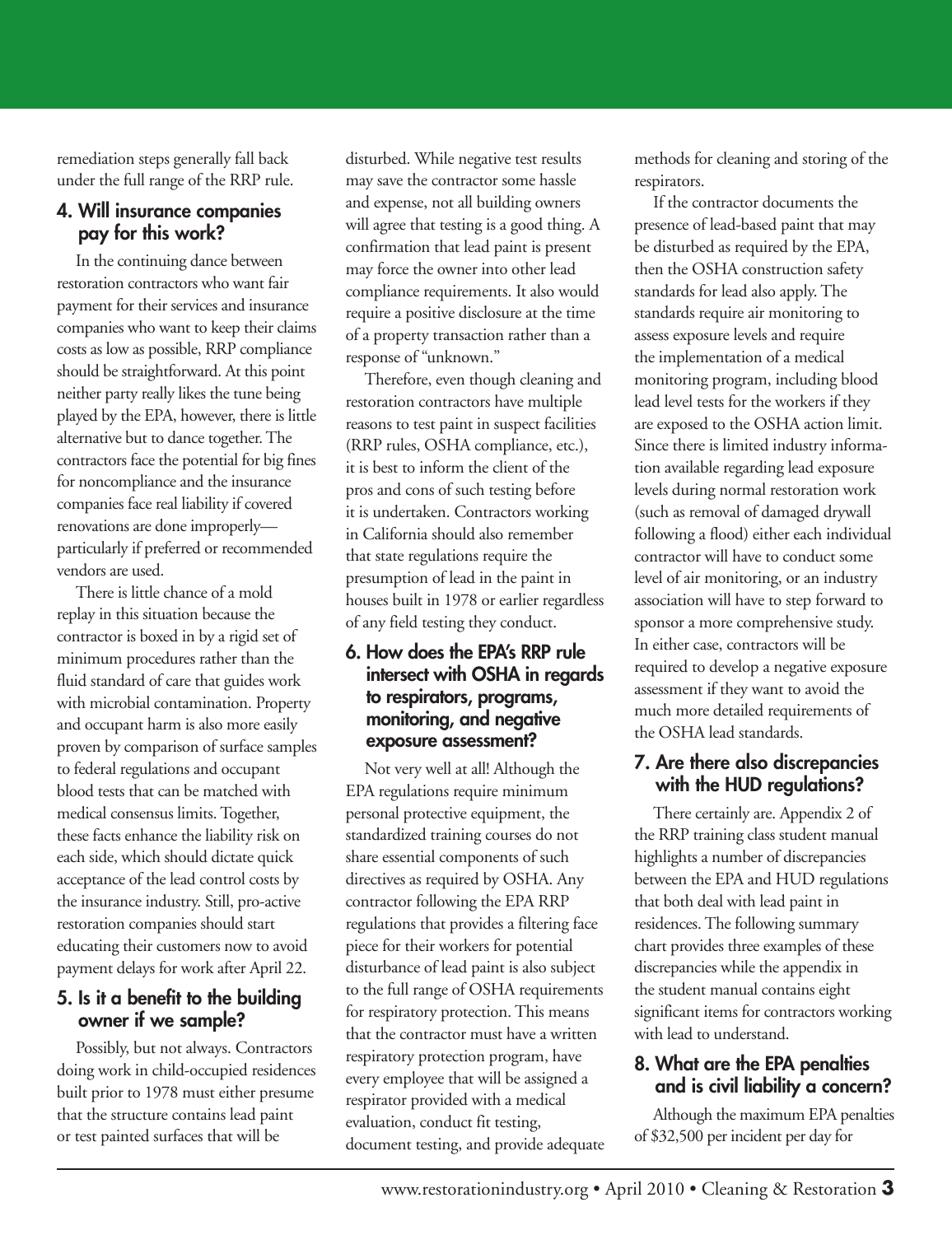| Stage of job | <b>Requirement</b>        | HUD Lead Safe<br><b>Housing Rules</b> | <b>EPA RRP Rule</b>    |
|--------------|---------------------------|---------------------------------------|------------------------|
| During work  | Prohibited work practices | 6 practices prohibited                | 3 practices prohibited |
| During work  | Exempted amount           | 2 sq. ft. or less                     | 6 sq. ft. or less      |
| After work   | Post work testing         | Lab testing obligatory                | Self check of work     |

noncompliance catch a lot of attention, I believe that the biggest risk associated with non-conformance with the RRP rules is civil liability.

Although there is no official statement yet from the EPA regarding specific enforcement plans, the current budget situation and past program histories would indicate that there will probably be two phases to the enforcement approach: Cooperative Education followed by Pirate Style Deterrence. Initially, contractors can expect a window of perhaps a few months during which the EPA will encourage affected businesses to work with the Agency to discover, disclose, and correct violations. During this Cooperative Education phase, fines are generally kept to a minimum as the emphasis is on spreading the word about the need to come into compliance.

In a relatively short time after the implementation of the rule the Agency will start to respond to complaints of violations. When they start to find organizations that neither comply nor cooperate to address their legal obligations under the RRP rules, they will start to levy heavy fines and publicize the actions taken against violators. In essence, the EPA will use modern publicity methods to "hang" the violators, like pirates used to be left hanging at the entrance to the harbor as a warning to all who passed by.

While regulatory enforcement and fines are a concern, the new rule sets the stage for significant civil liability concerns. Contractors who understand how to safely deal with lead in target and child-occupied housing yet fail to take the same precautions just because the occupants are older than six years, run a tremendous risk of being sued if lead poisoning is ever discovered.

#### **9. If the house has lead-based paint is it logical to assume that surfaces are contaminated?**

Depending on the conditions in the house it is quite likely that significant lead contamination was present both indoors and outdoors before the restoration contractor started work. As such, contractors that follow the basic minimums for conducting RRP work, like utilizing a drop cloth but no true isolation barriers, may find themselves accused of cross-contamination of an entire house even though the leadcontaminated dust may have been present before they ever began.

#### **10. How many people do I need to certify as renovators?**

The regulations only require one individual per firm to be certified as a lead renovator. However, this individual must be present at every project involving child-occupied or target housing to personally supervise the

initial investigation, testing and set-up of engineering controls, and then must return to the site to evaluate the effectiveness of the work practices and conduct post-remediation cleaning verification. For a company with more than one or two crews doing work, this may prove to be problematic for a single individual to handle. Therefore, many companies have adopted a reasonable position that all of their project supervisors and estimators should be trained and certified as renovators.

#### **Bonus Information**

While ten is a nice even number of questions, I thought it would be appropriate for those of you who read all the way to the end of the article to get the benefit of an important bonus question.

#### **11. What is the key to integrating this into our business efficiently?**

The primary key to avoiding problems and providing excellent service to your customers related to the disturbance of lead paint is to develop specific company policies that clarify the fuzziness of the regulations. In that way you can address situations such as:

- a) Use of lead-based paint beyond the date on which it was banned.
- b) Exemption from certain HUD and EPA requirements for work that is